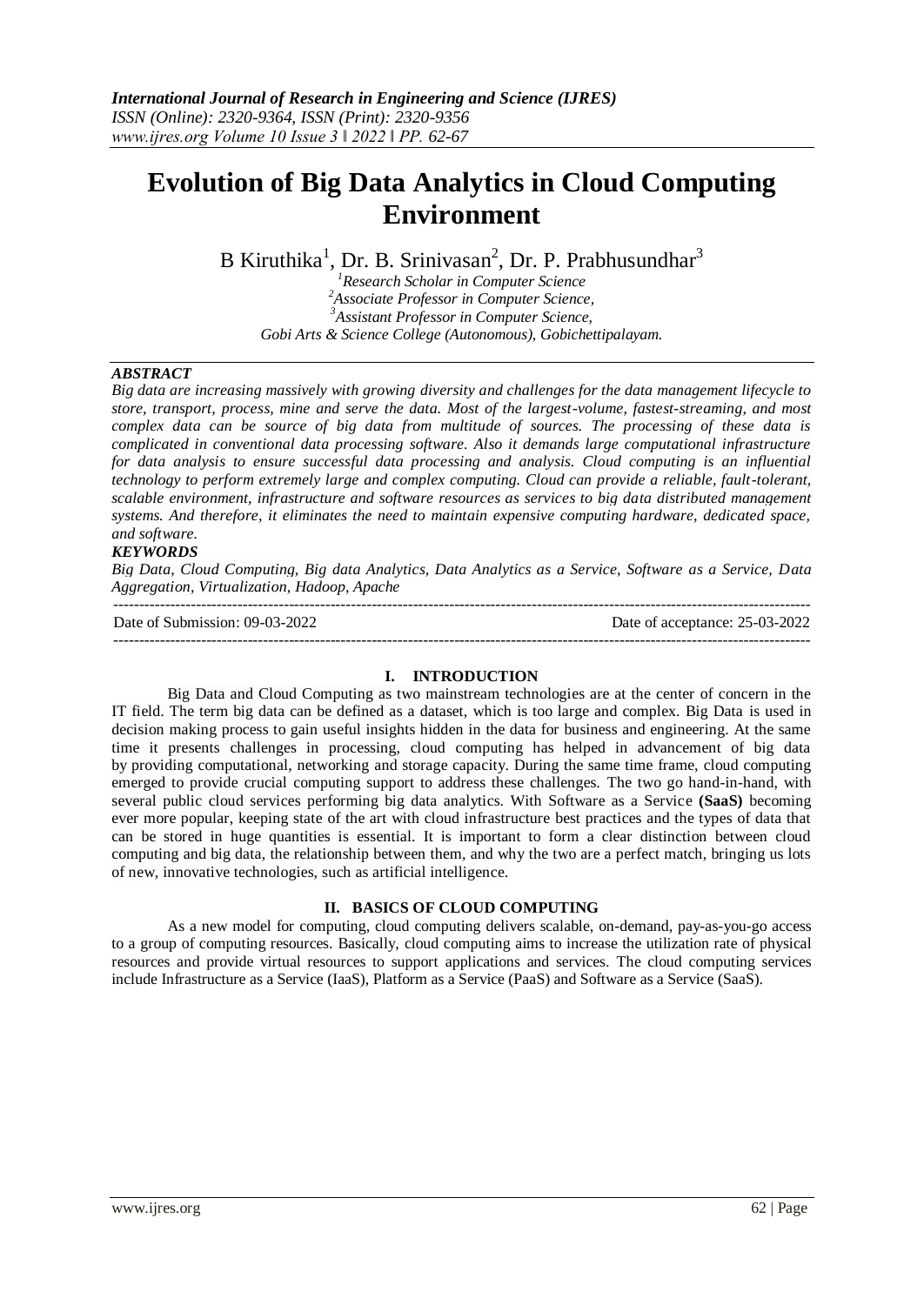

Most importantly the small to medium sized businesses use cloud computing for big data technology implementation for three main reasons – (i) hardware cost reduction, (ii) processing cost reduction, and (iii) ability to test the value of big data. The major concerns regarding cloud computing are security and loss of control.

# **2.1 Types of Cloud Computing**

The three types of cloud computing are **public** cloud, the **private** cloud, and the **hybrid** cloud.

**Public Cloud:** A public cloud is the pay-as-you-go services. The cloud resources that are owned and operated by a third-party cloud service provider are termed as public clouds. It delivers computing resources such as servers, software, and storage over the internet

**Private Cloud:** A private cloud is internal data center of a business not available to the general public but based on cloud structure. The cloud computing resources that are exclusively used inside a single business or organization are termed as a private cloud.

**Hybrid Cloud:** It is the combination of public and private clouds, which is bounded together by technology that allows data applications to be shared between them. Hybrid cloud provides flexibility and more deployment options to the business.

## **III. COMPARISON OF BIG DATA & CLOUD COMPUTING**

"Big Data" refers to the large sets of data collected, while "Cloud Computing" refers to the mechanism that remotely takes this data in and performs any operations specified on that data.

Big data is a data analysis methodology that contributes in the rapid growth of various applications using in daily life like social network analysis, semantic web analysis and bioinformatics network analysis. Every day a huge amount of data is produced from different sources. This data is so big in size that traditional processing tools are unable to deal with them. Besides being big, this data moves fast and has a lot of variety. Big Data is a concept that deals with storing, processing and analyzing large amounts of data. According to the National Institute of Standards and Technology (NIST), "*Big Data is a term used to describe the large amount of data in the networked, digitized, sensor*-*laden, information*-*driven world*".

Cloud computing on the other hand is about offering the infrastructure to enable such processes in a cost-effective and efficient manner. This refers to the *processing* of anything, including Big Data Analytics, on the "cloud". The "cloud" is just a set of high-powered servers from one of many providers. They can often view and query large data sets much more quickly than a standard computer could. Many sectors, including among others businesses (small of large), healthcare, education, etc. are trying to leverage the power of Big Data. The application of cloud computing is a recent trend to settle and handle the relevant issues of big data. It also provides security to big data through Hadoop.

## **IV. UNIFIED APPROACH OF CLOUD COMPUTING FOR BIG DATA**

One of the best qualities of cloud is sharing of resources and data into data centers on internet. In today's world Cloud is using big data processing technology to enhance application aggregation, data aggregation and data utilization. Cloud computing relies on several technologies including virtualization,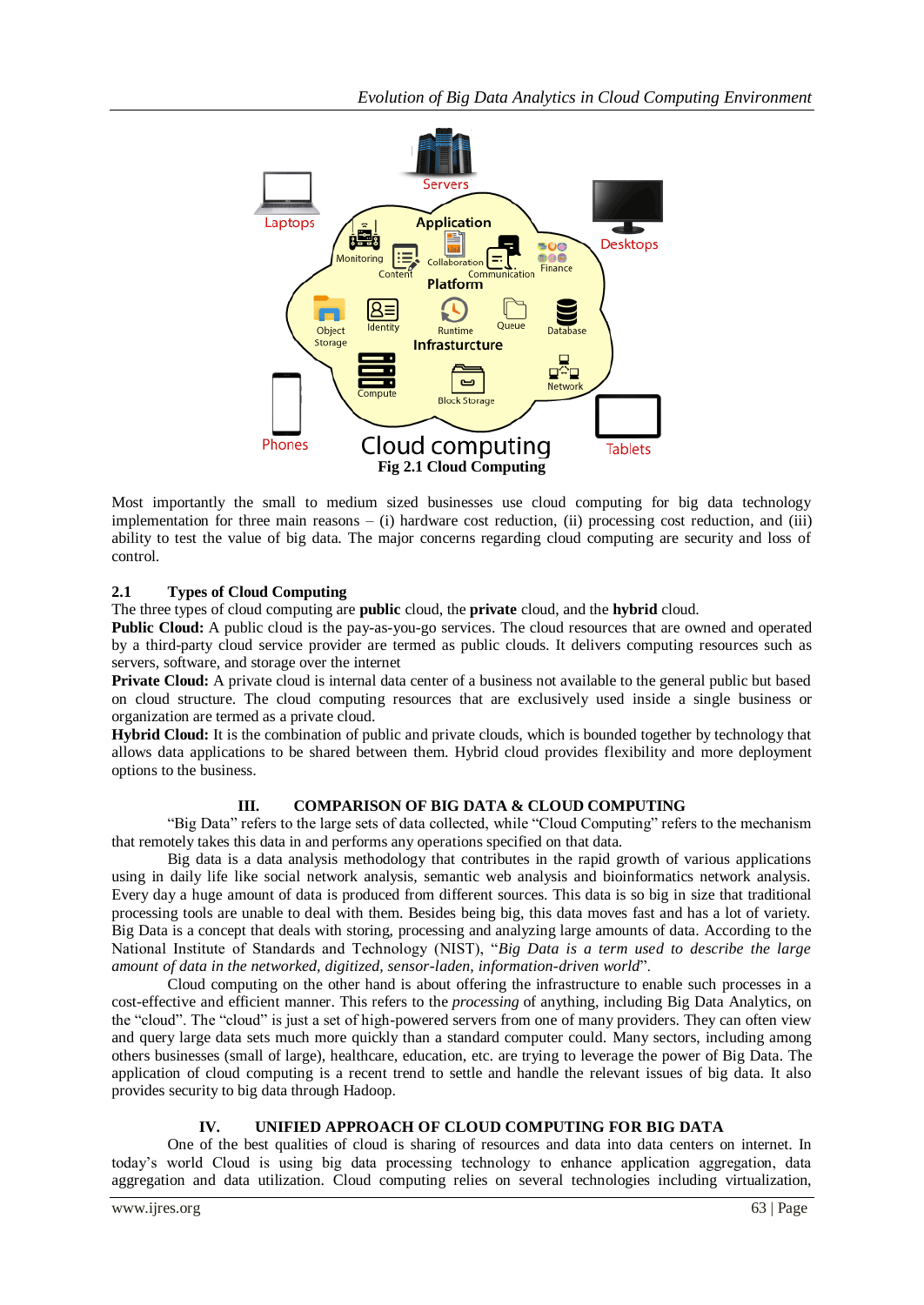network security, and high availability to provide services over the network. These technologies make it easier, more efficient, and more economical to set up architecture for big data analysis.

Virtualization is the fundamental technology for cloud computing, which abstracts an application, operating system, or data store from the underlying hardware or software. Virtualization creates a "layer of abstraction" between the physical systems and a virtual environment in the virtualization process (Big Data Virtualization). Server virtualization optimizes the use of redundant computing and storage resources by virtualizing distributed computer resources (e.g., CPU, RAM, Network, and Disk) and managing them in the same resource pool. With virtualization, cloud computing can provide on-demand big data services and support big data technologies including big data storage, process, analysis, visualization, and remote collaboration (Fig. 4.1). Virtualizing big data resources as a pool serves as a user-friendly interface and makes big data analytics accessible to end users.



**Fig. 4.1 Cloud computing for big data analysis**

Cloud computing provides fundamental support to address the challenges with shared computing resources including computing, storage, networking and analytical software; the application of these resources has promoted impressive Big Data advancements.

#### **4.1 Cloud Storage for Big Data Storage**

The high volume big data lead to challenges for data storage. Cloud computing is capable of providing unlimited storage support helps to solve the volume challenge of big data, as the cloud provides virtually customizable storage with the flexibility to expand and reduce the size. An alternative solution is Data Storage as a Service (DSaaS) enabled by block storage, which has the potential of adding external storages as "blocks". With block storage, enlarging the storage is possible without physically loading hard drives. Virtually unlimited scalable storage offered by cloud computing grants users the capability of dynamic adjustment to satisfy the storage requirements of data with high volume and velocity. The adaptable virtual resource offers effortless data sharing within production environments by allowing for an external data block to be detached and remounted from one machine to another. External data storage can be automatically backed up to prevent users from losing data, and backups that are securely saved at the back-end server can be easily transferred and restored. In addition, information security is guaranteed because the physical location cannot be obtained from the disk drive.

#### **4.2 Big Data Processing by Cloud Computing**

Processing large volumes of data requires dedicated computing resources, e.g., faster CPUs and networks and larger disks and RAMs. Cloud computing provides on-demand resources and delivers configurable resources including mountable external storage spaces, computing resources (CPU, RAM), and network services. Traditionally, a computer uses approximately two-thirds of the power of a busy computer, and cloud computing has the potential to provide on-demand computing resources. Isolated virtual structures have been created for big data systems to enhance system stabilities, which can be easily managed in different file systems and replicated through backup images to provide fast configuration recovery. The ability to replicate environments automates the expansion of compute nodes in virtual machine clusters, thereby efficiently utilizing resource pools to support big data analytics. With the foundational support of storage for big data, data processing inherits the advantages of fast data acquisition and relocation.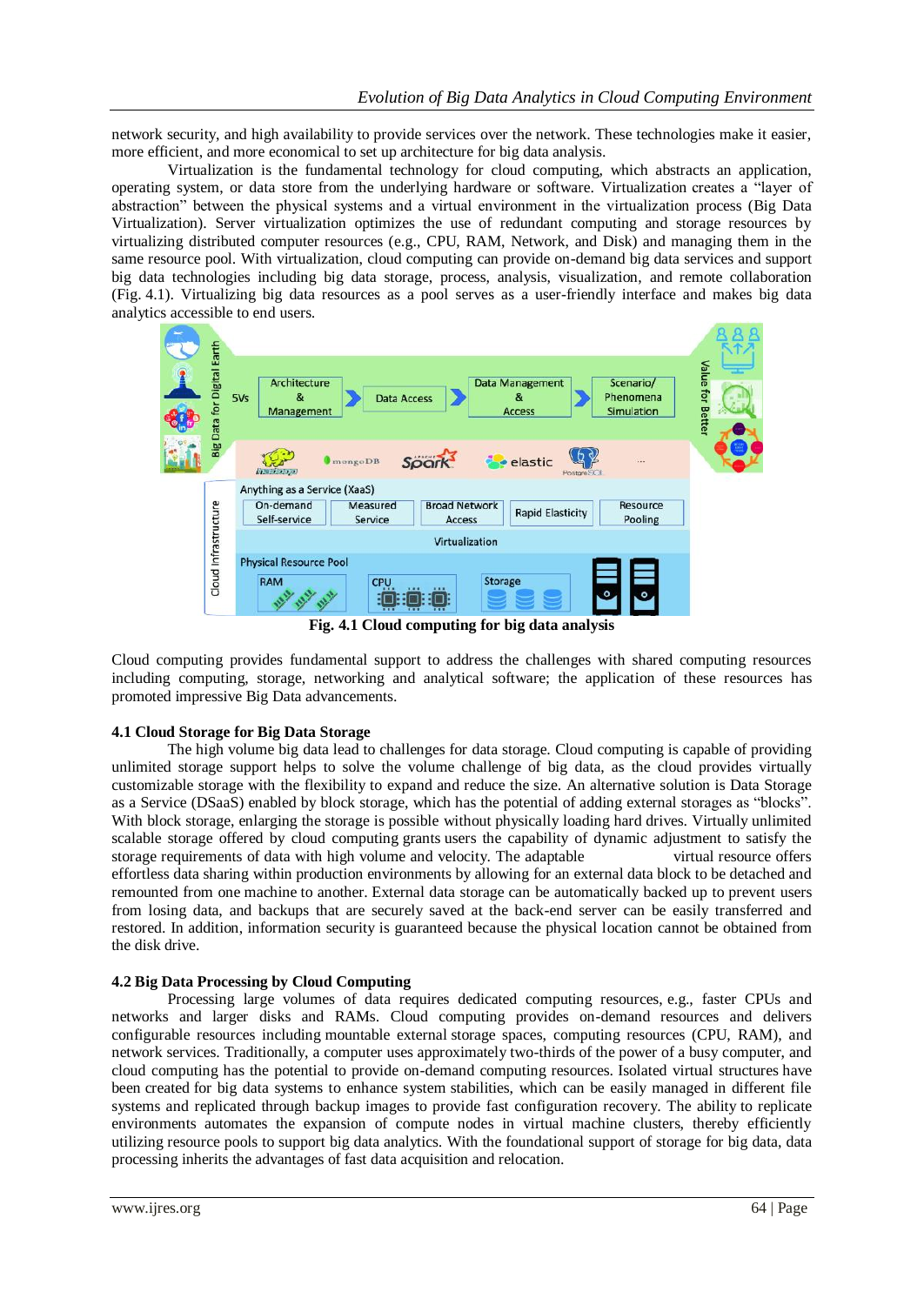Although cloud computing could serve as an excellent infrastructure option for big data processing, several aspects should be considered to minimize the bottleneck effect for the general processing speed, such as the choice of cloud volume type according to I/O demand and cloud bandwidth selection according to application requirements.

## **4.3 Big Data Analytics by Cloud Computing**

Big data analytical platforms such as Apache and Hadoop are installed on physical machine clusters, which results in a waste of computing resources due to hardware redundancy (CPU and RAM). Distributed analytical platforms can be migrated to the virtual clusters provided by cloud computing through virtualization technology from physical machine clusters, and therefore the usage of computing resources is optimized in an efficient manner.

With the aid of autoscaling and load balancing, deploying on-demand and scalable big data analytical platforms could easily provide flexible analytical frameworks and minimize the waste of computing resources. Autoscaling supports parallel algorithms on distributed systems and architectures for scalability. It allows for the expanded resources to function when the algorithms or programs are enabled with parallel computing capability. Without it, public cloud providers such as AWS could not offer automatic scalability. The load balancer distributes workloads among virtual clusters and triggers autoscaling functions when analytics require higher computing configurations. The virtual system as a whole could dynamically fit higher computing requirements by launching more virtual duplications as needed. The load balancer acts as a virtual network traffic distributor and can be optimized to better allocate overall resources.

## **4.4 Big Data Sharing and Remote Collaboration by Cloud Computing**

Conventional deployment of big data systems requires complex settings and efforts to share data assets. It lacks access control and often leads to data security and data privacy issues. Cloud computing enhances the sharing of information by applying advanced analytical tools and managing controlled access and security as well. Virtualization enables different parties to share data assets to achieve various goals and objectives under a centralized management system. With the support of cloud computing, it is possible to flexibly share data and remotely collaborate, which involve inter-disciplinary collaborations and superior workflows. Though data sharing, computational resource sharing, and production environment sharing, cloud computing can potentially be used to build an intuitive environment to support various businesses and applications. Unfortunately, workflow sharing remains challenging due to domain limitations.

## **V. RELATIONSHIP BETWEEN BIG DATA & CLOUD COMPUTING**

In the last decade, cloud-adoption in the Big Data space has been rising exponentially. In turn, Big Data is often generated by large, network-based systems. It can be in either a standard or non-standard format. If the data is in a non-standard format, artificial intelligence from the Cloud Computing provider may be used in addition to machine learning to standardize the data. From there, the data can be harnessed through the Cloud Computing platform and utilized in a variety of ways. For example, it can be searched, edited, and used for future insights.

Cloud computing and big data go together, as big data is concerned with storage capacity in the cloud system, cloud computing uses huge computing and storage resources. Thus, by providing big data application with computing capability, big data stimulate and accelerate the development of cloud computing. Cloud Computing providers often utilize a "Software as a Service" model to allow customers to easily process data. Typically, a console that can take in specialized commands and parameters is available, but everything can also be done from the site's user interface. Some products that are usually part of the package include database management systems, cloud-based virtual machines and containers, identity management systems, machine learning capabilities, and more.

This cloud infrastructure allows for real-time processing of Big Data. It can take huge "blasts" of data from intensive systems and interpret it in real-time. Another common relationship between Big Data and Cloud Computing is that the power of the cloud allows Big Data analytics to occur in a fraction of the time it used to.

# **VI. BIG DATA & CLOUD COMPUTING: A PERFECT MATCH**

The combination of Big Data and Cloud Computing enables spatio-temporal thinking that leads to science discoveries and various application developments with new requirements. Cloud computing provides the source for finding technical and theoretical solutions for Big Data processing. Essentially, there are infinite possibilities when we combine Big Data and Cloud Computing. If we just had Big Data alone, we would have huge data sets that have a huge amount of potential value just sitting there. Using the computers to analyze them would be either impossible or impractical due to the amount of time it would take. However, Cloud Computing allows us to use state-of-the-art infrastructure and also the development which is fueled by Big Data. There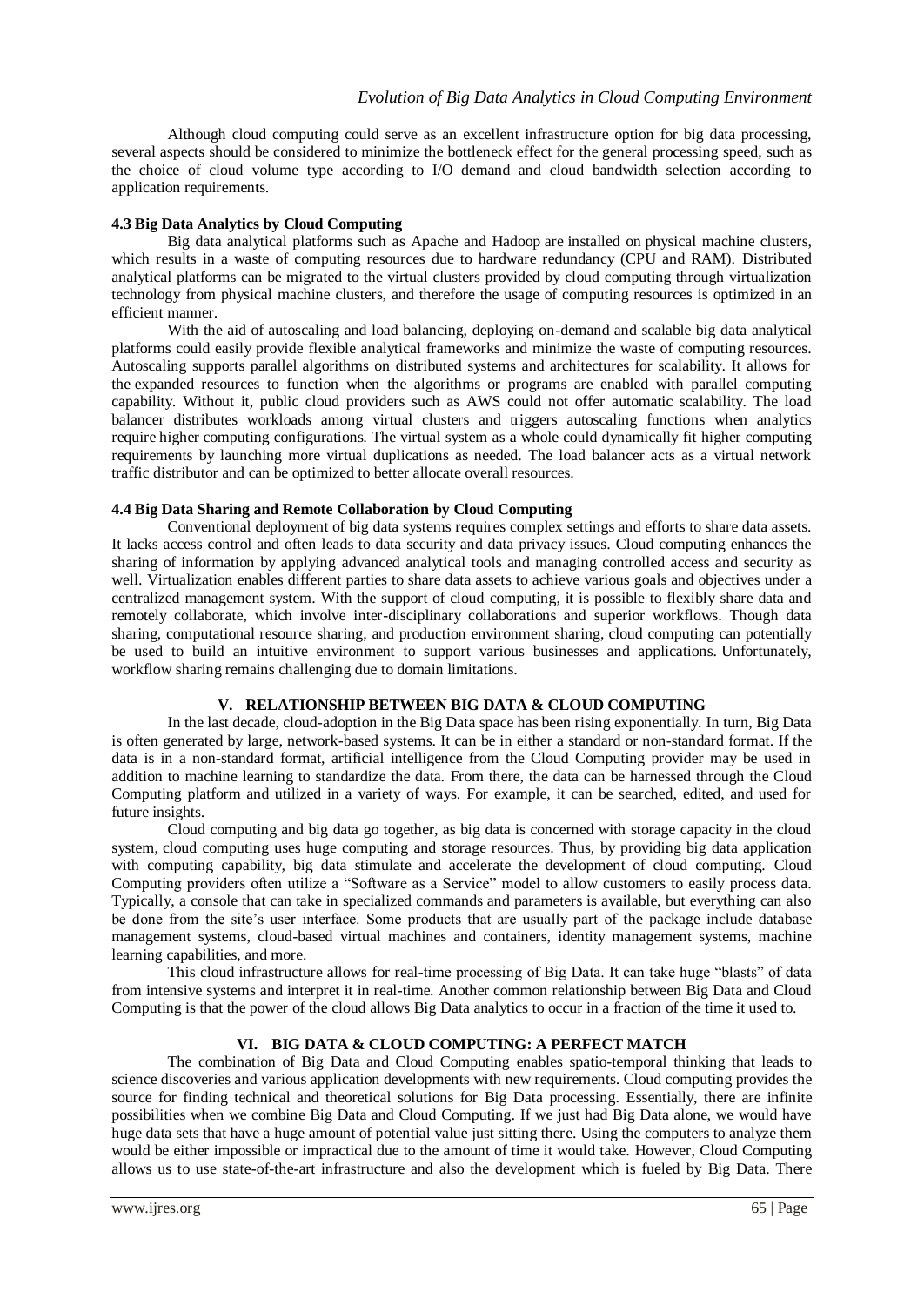would be very fewer cloud-based applications without big data and the data too are collected by cloud-based applications.

To be precise, Cloud Computing services mainly exist because of Big Data. Simlarly, the only reason that we collect Big Data is because we have services that are capable of taking it in and decoding or interpreting it in a matter of seconds. These two are a perfect match, provided neither would exist without the other!

#### **V. CONCLUSION**

Big Data gives significant value to organizations who implement cloud in their infrastructure. Merging Big data and cloud technology is an intelligent option to make big data analytics in clouds. The key idea of big data is to collect, handle, visualize, and evaluate the huge amount of data, which is achieved by collaboration with cloud computing. Cloud for Big Data Analytics is also known as Data Analytics as a Service (DAaaS). Finally, it's important to note that both Big Data and Cloud Computing play a massive role in our digital society. The two linked together allow people with great ideas but limited resources a chance at business success. They also allow established businesses to utilize data that they collect but previously had no way of analyzing.

#### **REFERENCES**

- [1]. Qi, Lianyong & Khosravi, Mohammad & Xu, Xiaolong & Zhang, Yiwen & Menon, Varun (2021), Cloud Computing. 10.1007/978-3-030-69992-5.
- [2]. T.Sri Harsha, "Big Data Analytics in Cloud Computing Environment", International Journal of Scientific & Engineering Research Volume 8, Issue 8, August-2017 ISSN 2229-5518
- [3]. Blend Berisha & Endrit M¨eziu, "Big Data Analytics in Cloud Computing: An overview", A seminar paper in the subject "Cloud Computing", Februry 2021
- [4]. Big data and cloud computing challenges and opportunities: [https://bigdata-madesimple.com/big-data](https://bigdata-madesimple.com/big-data-and-cloud-computing-challenges-and-opportunities/)[and-cloud-computing-challenges-and-opportunities/](https://bigdata-madesimple.com/big-data-and-cloud-computing-challenges-and-opportunities/)
- [5]. F.C.P, Muhtaroglu, Demir S, Obali M, and Girgin C. "Business model canvas perspective on big data applications." Big Data, 2013 IEEE International Conference, Silicon Valley, CA, Oct 6-9, 2013.
- [6]. Chaowei Yang, Qunying Huang, Zhenlong Li, Kai Liu & Fei Hu (2017) Big Data and cloud computing: innovation opportunities and challenges, International Journal of Digital Earth,10:1, 13-53, DOI: 10.1080/17538947.2016.1239771
- [7]. Samir A. El-Seoud, Hosam F. El-Sofany, Mohamed Abdelfattah & Reham Mohamed "Big Data and Cloud Computing: Trends and Challenges", International Journal of Interactive Mobile Technologies  $(iJIM) \cdot April 2017$
- [8]. The Evolution of Cloud Adoption in Big Data: [https://www.coforge.com/salesforce/blog/data](https://www.coforge.com/salesforce/blog/data-analytics/the-evolution-of-cloud-adoption-in-big-data/)[analytics/the-evolution-of-cloud-adoption-in-big-data/](https://www.coforge.com/salesforce/blog/data-analytics/the-evolution-of-cloud-adoption-in-big-data/)
- [9]. Majhi, S.K. & Shial, G., 2015. Challenges in Big Data Cloud Computing And Future Research Prospects: A Review. *The Smart Computing Review*, 5(4), pp.340–345.
- [10]. Neelay Jagani, Parthil Jagani & Suril Shah, "Big Data In Cloud Computing: A Literature Review", Vol. 5, Issue 11, ISSN No. 2455-2143, Pages 185-191 Published Online March 2021 in IJEAST [\(http://www.ijeast.com\)](http://www.ijeast.com/)
- [11]. Brevini, Benedetta. (2015). Book Review: To the Cloud: Big Data in a Turbulent World. Media, Culture & Society. 37. 1111-1113. 10.1177/0163443715596318a.
- [12]. Marchiori, Massimo. (2017). Learning the way to the cloud: Big Data Park. Concurrency and Computation: Practice and Experience. 31. 10.1002/cpe.4234.
- [13]. Wang, Lizhe & von Laszewski, Gregor & Younge, Andrew & He, Xi & Kunze, Marcel & Tao, Jie & Fu, Cheng. (2010). Cloud Computing: A Perspective Study. New Generation Comput.. 28. 137-146. 10.1007/s00354-008-0081-5.
- [14]. Ibrahim Abaker Targio Hashem, Nor Badrul Anuar, Salimah Mokhtar (2014) Information Systems 47:98- 115 "The rise of the "Big Data" on cloud computing: Review an open research issues". DOI:10.1016/j.is.2014.07.006
- [15]. Book-Big Data and Cloud Computing[: https://link.springer.com/chapter/10.1007/978-981-32-9915-3\\_9](https://link.springer.com/chapter/10.1007/978-981-32-9915-3_9)
- [16]. Yadav S., Sohal A. (2017) "Review Paper on Big Data Analytics in Cloud Computing" in International Journal of Computer Trends and Technology (IJCTT) V49(3):156-160, July 2017. ISSN:2231-2803.
- [17]. Alsghaier, Hiba & Al-Shawakfa, Emad. (2018). An empirical study of cloud computing and big data analytics. International Journal of Innovative Computing and Applications. 9. 180. 10.1504/IJICA.2018.10014870.
- [18]. M. Ramalingam, P. Prabhusundhar & V. Thiagarasu, "Biometric Based Intrusion Detection System using Dempster-Shafer Theory for Mobile Ad hoc Network Security", International Journal on Recent and